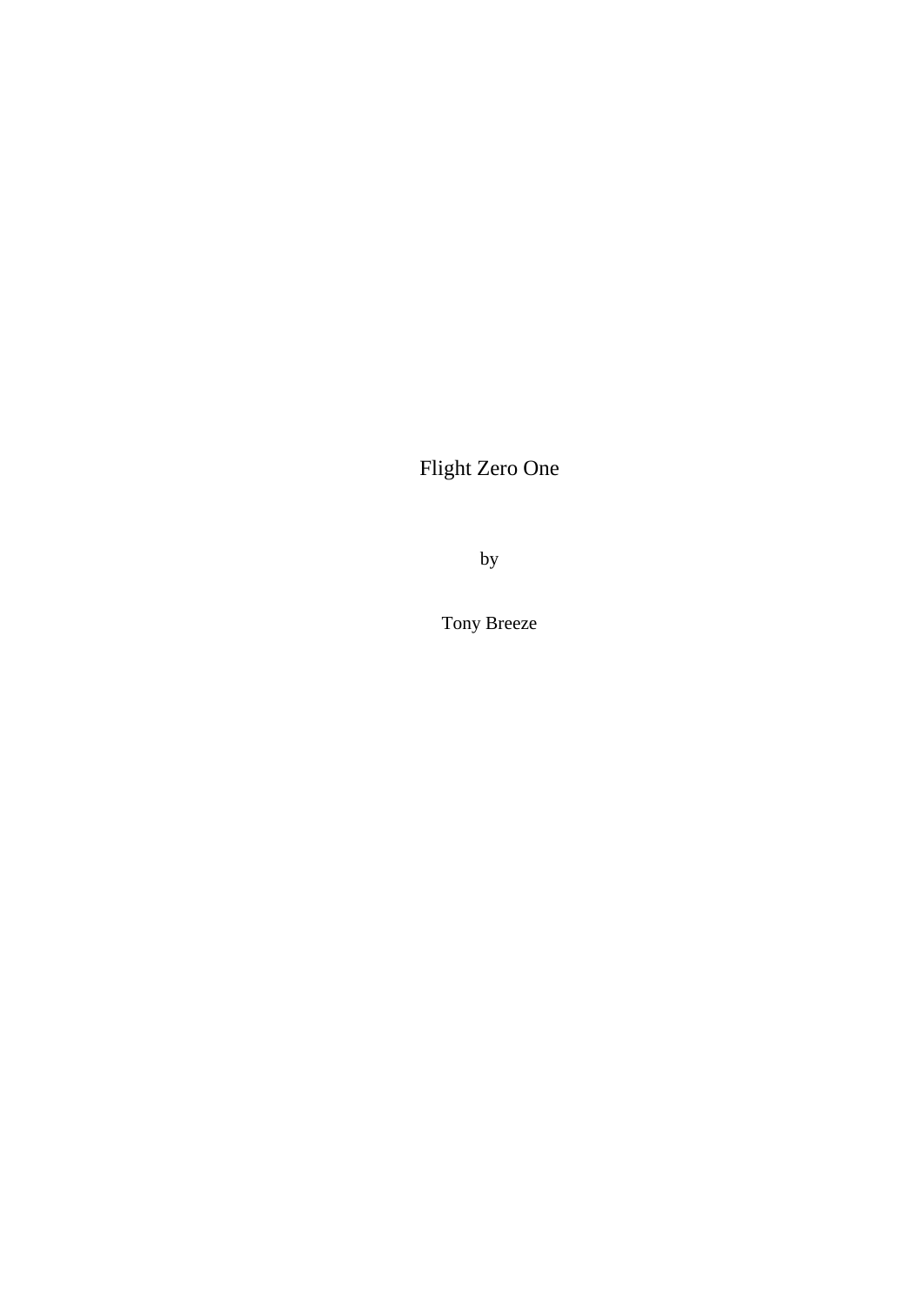Performances or readings of this play may not legally take place before an audience without a licence obtainable on application to:

> Ventus Books, 70, Nottingham Road, Burton Joyce, Notts., U.K. NG14 5AL 01159-313356 [tonybreeze@ntlworld.com](mailto:tonybreeze@ntlworld.com)

To avoid possible disappointment, application should be made, preferably in writing, as early as possible, stating: -

- (i) Name and address of applicant
- (ii) Name and address of Society;
- (iii) Name and address of theatre or hall where performance(s) would be held;
- (iv) Times and dates of performances.

A fee will be charged for this licence which must be paid prior to the first performance otherwise the licence is automatically cancelled and the performance becomes illegal.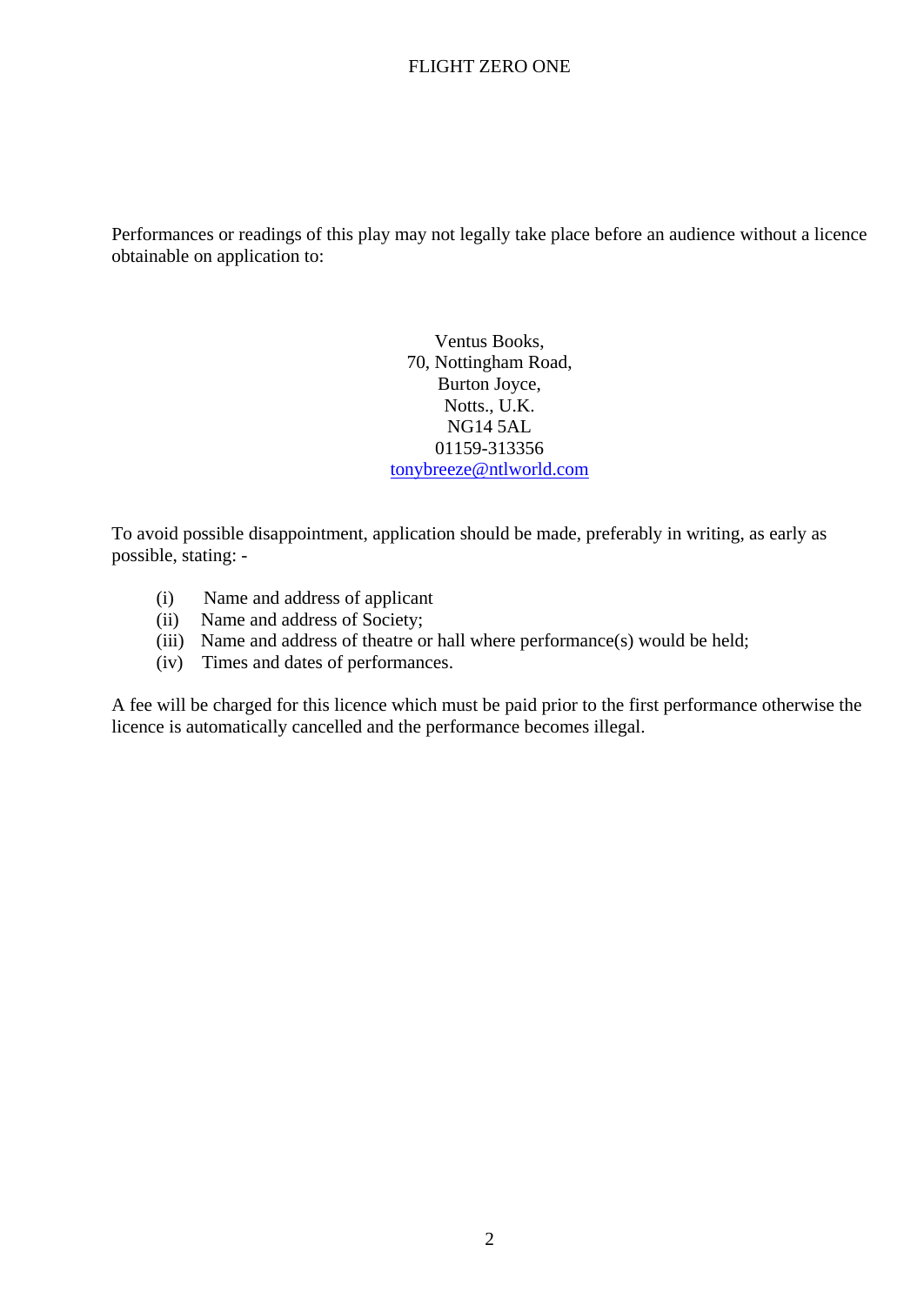#### **CHARACTERS**

| <b>Judy Robinson</b>    | Female pilot with small Canadian airline, a<br>rough & ready survivor                  |
|-------------------------|----------------------------------------------------------------------------------------|
| Bill & Mary McMurdo     | Sickly old man $(NS)$ & his wife who've been<br>through thick $&$ thin together        |
| Tasmin Archer & Joe     | Heavily pregnant young woman $&$ her partner,<br>tomorrow's young hopefuls             |
| Mrs Hooper & Abigail    | Mother & precocious daughter on their way to a<br>TV audition                          |
| Walter J.Cronkheim III  | Grumpy businessman on his way to his next<br>buck                                      |
| Vanessa James           | Fading actress on her way to a facelift                                                |
| <b>Officer Sharpe</b>   | A Canadian policeman (may be plain-clothes)<br>on his way to court with the Red Indian |
| <b>Officer Mulligan</b> | Female police officer also acting as escort.                                           |
| <b>Sammy Two-Rivers</b> | American Indian prisoner on his way to court,<br>slow, charismatic, a man of few words |

NB: With grateful thanks to Arnold R. Shulman, of Sedona, Arizona, USA.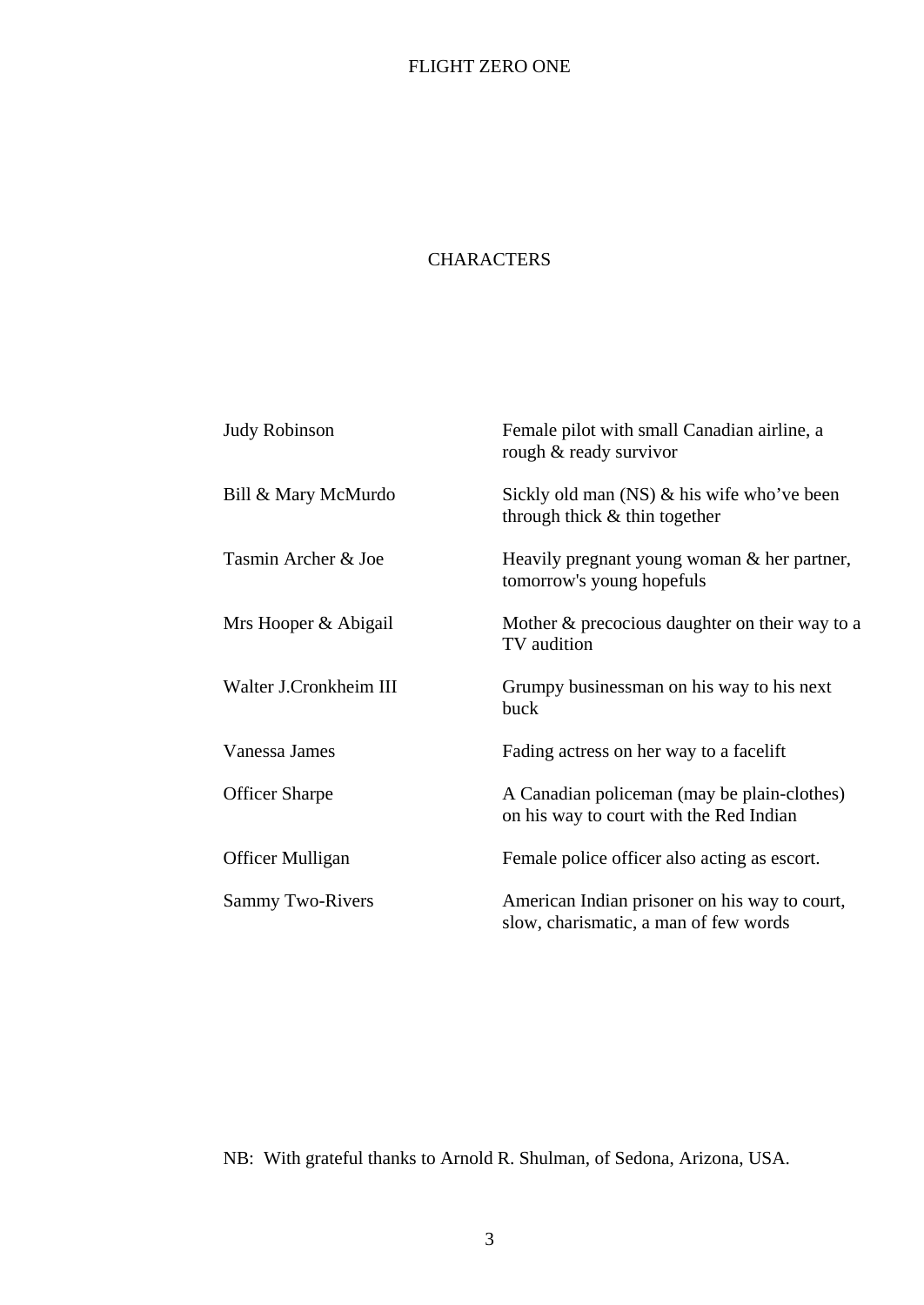|               | (Introductory music Sinatra's "Come Fly With Me" - music down - sound<br>of wind howling. We see the dark and dusty interior of a Canadian fur<br>trapper's cabin in winter.                 |
|---------------|----------------------------------------------------------------------------------------------------------------------------------------------------------------------------------------------|
| Voices off    | "Over there, there's a cabin, etc.                                                                                                                                                           |
|               | (We hear someone trying to open the old door but it won't budge)                                                                                                                             |
| Judy          | (Off) The door's jammed.                                                                                                                                                                     |
| Joe           | Here, let me try                                                                                                                                                                             |
|               | (The rickety door is eventually forced open and a group of people come in<br>with a flashlight. They are not dressed for the snow but have airline blankets<br>round them to keep them warm) |
| W.J.Cronkheim | (Carrying holdall) Jesus H. Christ ! Don't ever do that to me again                                                                                                                          |
| Judy          | (Shining flashlight around) What's wrong? I got you down didn't I?                                                                                                                           |
| W.J.Cronkheim | You got us down - you certainly did that.                                                                                                                                                    |
| Vanessa       | I've never been so frightened in all my life.                                                                                                                                                |
| Mrs Hooper    | Everybody told me I shouldn't fly at New Year.                                                                                                                                               |
| Mary McMurdo  | (Supporting her elderly husband) Come in, love, you'll be all right now                                                                                                                      |
| Mrs Hooper    | I want you to know that I'll be making a formal complaint to the airline about<br>this                                                                                                       |
| Abigail       | (To her mum) Don't fuss me -                                                                                                                                                                 |
| Mrs Hooper    | She nearly got us killed                                                                                                                                                                     |
| Joe           | (Bringing in heavily pregnant wife) If you must know, she actually saved<br>your lives - if she hadn't found that clearing when she did, we'd have been<br>spread over three states          |
| Judy          | Thank you. You think that I did it on purpose? That I arranged for the<br>engines to develop problems?                                                                                       |
| Mrs Hooper    | I've never prayed so much in my whole life - they were right about it being<br>unlucky to fly at this time of year.                                                                          |
| Judy          | It was nothing to do with the time of year, it was probably dirt in the fuel<br>line.                                                                                                        |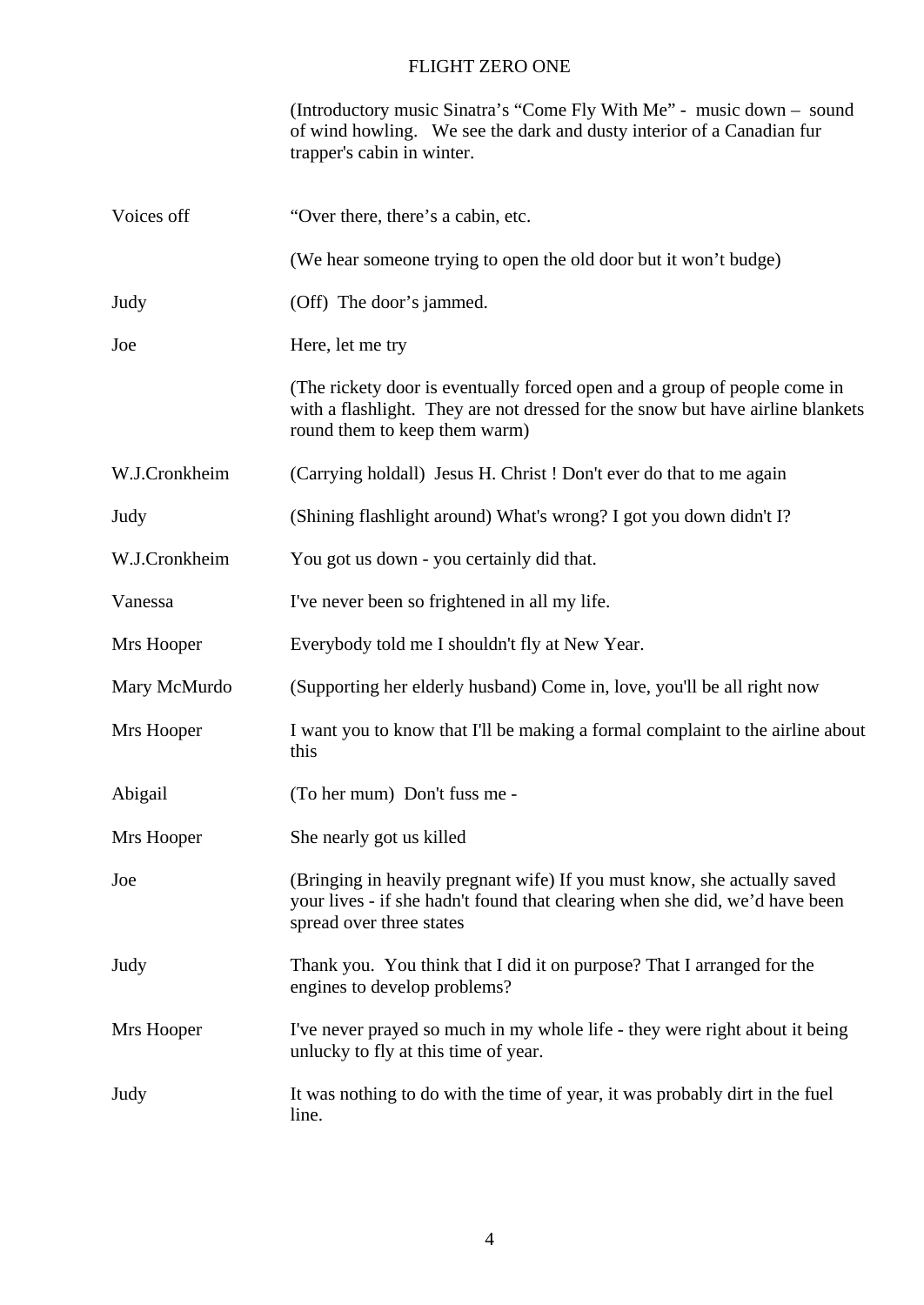| Vanessa         | <b>FLIGHT ZERO ONE</b><br>Whatever. We're here now, safe and well, which is more than I thought we'd<br>be ten minutes ago                                                         |
|-----------------|------------------------------------------------------------------------------------------------------------------------------------------------------------------------------------|
|                 | (Two police officers bring in a prisoner in handcuffs who looks as if he's<br>from Indian stock)                                                                                   |
| Sharpe          | Come on in, son, make yourself at home                                                                                                                                             |
|                 | (Everyone stops and looks as the Indian slowly walks across the room)                                                                                                              |
| Mulligan        | Just sit yourself down over there.                                                                                                                                                 |
| Joe             | (To his pregnant wife) Are you all right love?                                                                                                                                     |
| Tasmin          | I think so.                                                                                                                                                                        |
| Joe             | Come and sit down (he takes her to a chair)                                                                                                                                        |
| Vanessa         | "It ain't much but its home"  what is this place?                                                                                                                                  |
| Sharpe          | It's what the fur trappers used to use in the old days                                                                                                                             |
| Vanessa         | (Running her finger along dust) You'd think they'd at least clean the place up<br>before they left, it's filthy                                                                    |
| W. J. Cronkheim | Maam, the temperature outside is minus thirty, we've just escaped death by<br>inches and between you and me I don't give a shit about the dust                                     |
| Mrs Hooper      | Hey! Just watch your language.                                                                                                                                                     |
| Vanessa         | There's a stove and some lamps!                                                                                                                                                    |
| Joe             | All we got to do is find a way of lighting them. Anybody got a light?                                                                                                              |
|                 | (They all look at each other and shake their heads)                                                                                                                                |
| W.J.Cronkheim   | Wouldn't you just know it - not only do I crash-land in the middle of<br>nowhere but I'm stuck in a freezing cabin with a bunch of schmucks who<br>don't have a match between them |
| Joe             | Come on, somebody must have a light - my wife's pregnant                                                                                                                           |
| W.J.Cronkheim   | You don't say? And here was I thinking it was the warm bread she'd been<br>eating                                                                                                  |
| Joe             | (To Judy) You must have something to make a fire                                                                                                                                   |
| Judy            | We've got plenty of kerosene in the plane, you almost had all the fire you<br>wanted back there.                                                                                   |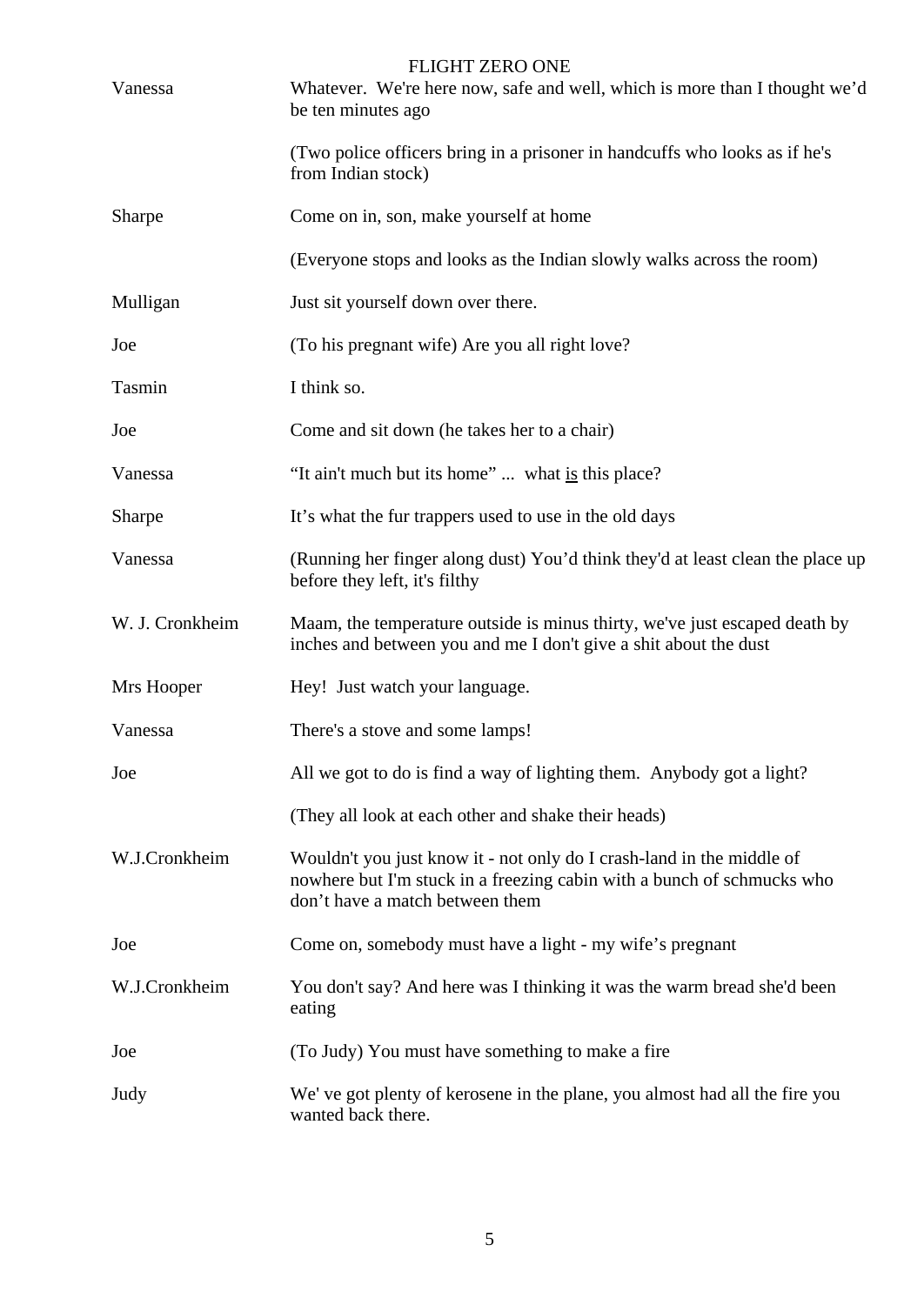| Joe           | You officer, do you have a light?                                                                                                                                                                                                     |
|---------------|---------------------------------------------------------------------------------------------------------------------------------------------------------------------------------------------------------------------------------------|
| Sharpe        | I'm afraid I don't smoke                                                                                                                                                                                                              |
| Joe           | (To Mulligan) What about you?                                                                                                                                                                                                         |
| Mulligan      | (Shaking head) Sorry                                                                                                                                                                                                                  |
| Joe           | What about him?                                                                                                                                                                                                                       |
| Sharpe        | He's not allowed                                                                                                                                                                                                                      |
| Joe           | Somebody must have one                                                                                                                                                                                                                |
| W.J.Cronkheim | The trick is to conserve energy, I've seen it in the movies. All we've got to<br>do is snuggle down together till daylight and in the morning we can get out<br>of here                                                               |
| Vanessa       | If you think I'm snuggling down with you, you've got another thing coming                                                                                                                                                             |
| Sharpe        | (To Indian who is moving towards stove) Where d'you think you're going?                                                                                                                                                               |
| Mulligan      | (Hand on her gun) What are you doing?                                                                                                                                                                                                 |
|               | (The Indian doesn't speak but, still handcuffed, gathers some rubbish from<br>the floor, puts it in the stove and when he moves away we see it bursting into<br>flames. The others cheer $\&$ keep the fire going by putting bits on) |
| Vanessa       | We got a fire!                                                                                                                                                                                                                        |
| W.J.Cronkheim | That's great, son. How did you do that? Old Indian secret?                                                                                                                                                                            |
|               | (The Indian doesn't speak but nods, holds up a cigarette lighter which he<br>flicks into life and smiles)                                                                                                                             |
| Sharpe        | You shouldn't have that $-$ give it here. (He takes it off him and gives it to the<br>young Joe who begins to light the oil lamps.                                                                                                    |
|               | (To Mulligan) I thought you said you'd searched him?                                                                                                                                                                                  |
| Mulligan      | I did.                                                                                                                                                                                                                                |
| W.J.Cronkheim | What's he in for?                                                                                                                                                                                                                     |
| Sharpe        | Arson.                                                                                                                                                                                                                                |
| W.J.Cronkheim | Great  he doesn't say a lot does he?                                                                                                                                                                                                  |
|               | (The Indian gives him a disdainful look)                                                                                                                                                                                              |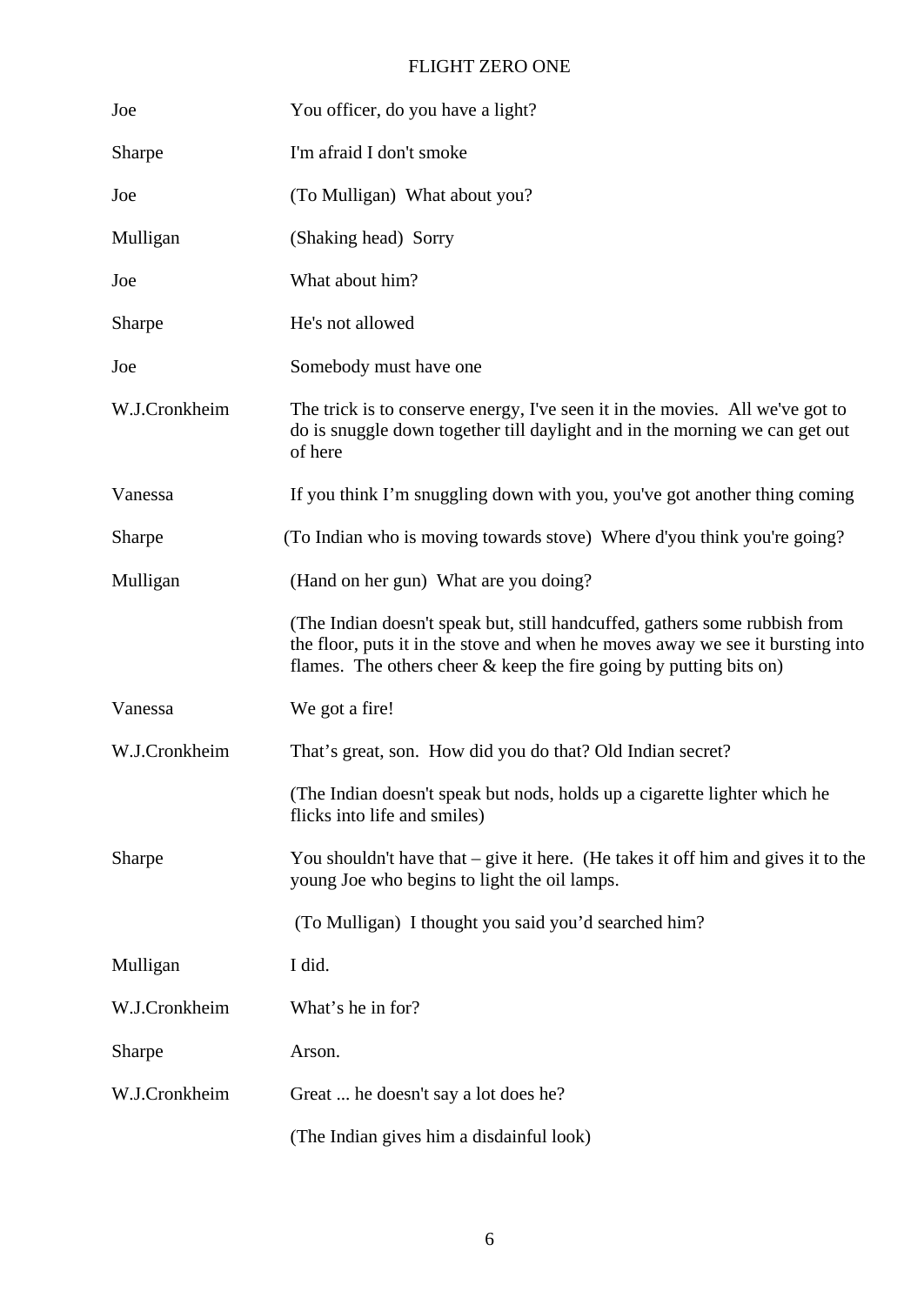| Vanessa       | <b>FLIGHT ZERO ONE</b><br>So what's the plan Miss Erhart?                                                                                                                                                                                                                                                               |
|---------------|-------------------------------------------------------------------------------------------------------------------------------------------------------------------------------------------------------------------------------------------------------------------------------------------------------------------------|
| Judy          | The plan is to try and keep warm till morning, then when first light comes we<br>see where we go from there                                                                                                                                                                                                             |
| W.J.Cronkheim | Can't you get a message out on the radio?                                                                                                                                                                                                                                                                               |
| Judy          | It went down when we landed                                                                                                                                                                                                                                                                                             |
| Vanessa       | I'm not surprised, my heart went down with it.                                                                                                                                                                                                                                                                          |
| Tasmin        | I'll try my mobile (she tries to dial but fails) Wouldn't you just know it – no<br>signal                                                                                                                                                                                                                               |
| Judy          | We're a fair way from any transmitters.                                                                                                                                                                                                                                                                                 |
| Abigail       | Mom, I'm hungry                                                                                                                                                                                                                                                                                                         |
| Mrs. Hooper   | I know dear. Mommy will sort something out                                                                                                                                                                                                                                                                              |
|               | (She turns to Cronkheim and speaks as if expecting action)                                                                                                                                                                                                                                                              |
|               | My daughter's hungry.                                                                                                                                                                                                                                                                                                   |
| W.J.Cronkheim | Is that so? And just what d'you think $\Gamma m$ gonna do about it?                                                                                                                                                                                                                                                     |
| Mrs Hooper    | You could go into the woods - catch a rabbit or something                                                                                                                                                                                                                                                               |
| W.J.Cronkheim | Are you serious?                                                                                                                                                                                                                                                                                                        |
| Mrs Hooper    | Sure                                                                                                                                                                                                                                                                                                                    |
| W.J.Cronkheim | I don't like to say this, Maam, but the snow out there is four feet thick - if<br>you think I'm freezing my balls off chasing conies in the middle of the night<br>so your kid can fill her fat face, you've got another thing coming  She looks<br>as if she might just have enough reserves to last her till morning. |
| Mrs Hooper    | Well!                                                                                                                                                                                                                                                                                                                   |
| Abigail       | (Pointedly to Cronkheim) I don't like you.                                                                                                                                                                                                                                                                              |
| W.J.Cronkheim | You know what kid? The feeling's completely mutual                                                                                                                                                                                                                                                                      |
| Mary McMurdo  | I don't think my husband's very well                                                                                                                                                                                                                                                                                    |
| Judy          | (Taking him to the second wooden bed) Come and lie down over here<br>that's it                                                                                                                                                                                                                                          |
| Mary McMurdo  | It's his heart  it's happened before  we were on the way to see our kids<br>for the New Year but with all the excitement                                                                                                                                                                                                |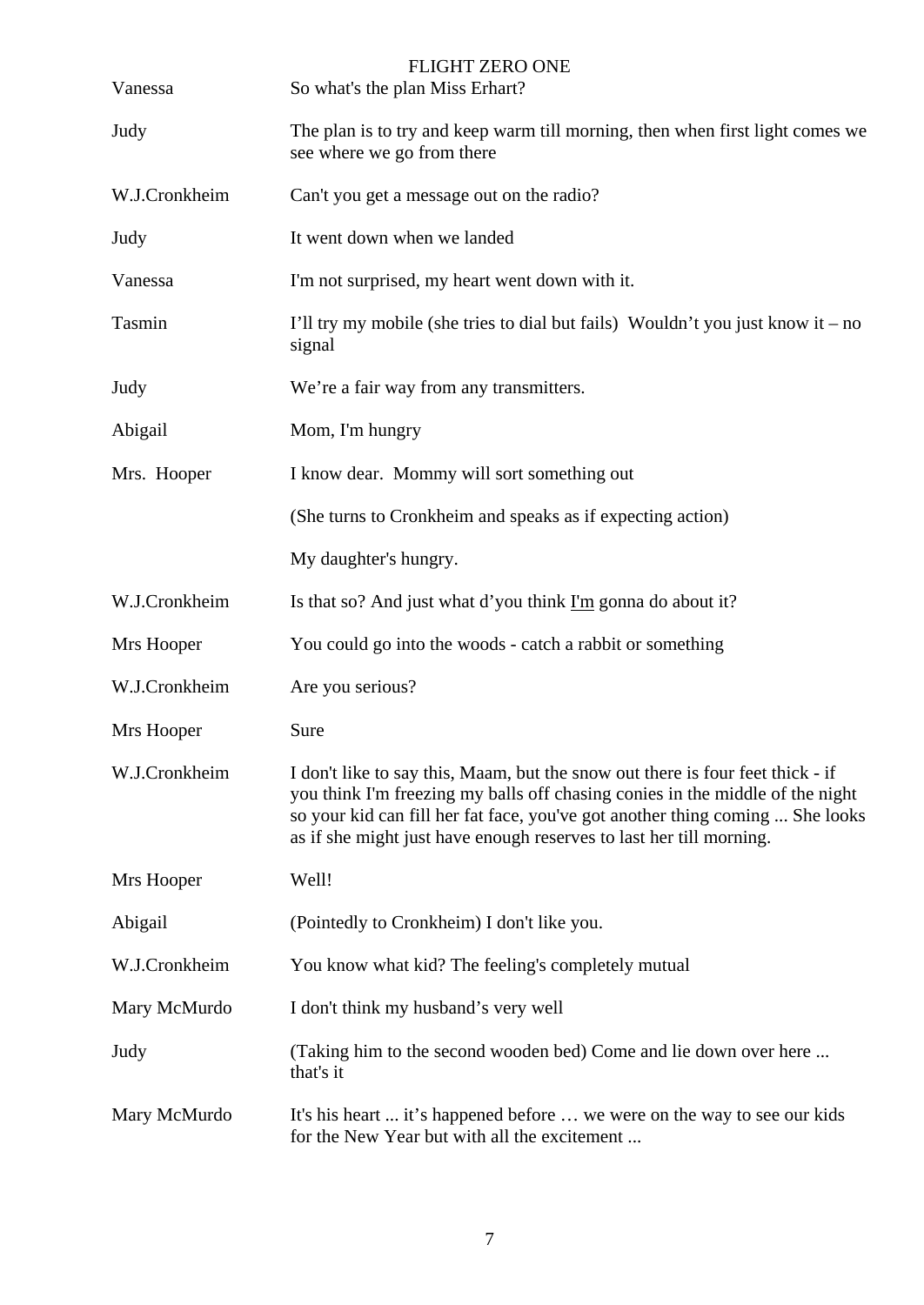| Judy          | He'll be OK  just try and keep him warm. I'll go and look for some wood                                                                                                                                                                                             |
|---------------|---------------------------------------------------------------------------------------------------------------------------------------------------------------------------------------------------------------------------------------------------------------------|
|               | (She exits with difficulty through the rickety door)                                                                                                                                                                                                                |
| Pregnant Wife | Are you letting her go out on her own?                                                                                                                                                                                                                              |
| W.J.Cronkheim | I sure am                                                                                                                                                                                                                                                           |
| Tasmin        | But there might be grizzly bears out there                                                                                                                                                                                                                          |
| W.J.Cronkheim | Precisely                                                                                                                                                                                                                                                           |
| Tasmin        | (To Joe) You go, love                                                                                                                                                                                                                                               |
| Joe           | What about you?                                                                                                                                                                                                                                                     |
| Tasmin        | I'll be OK                                                                                                                                                                                                                                                          |
| Joe           | If you're sure                                                                                                                                                                                                                                                      |
|               | (He follows her out, also struggling with the door)                                                                                                                                                                                                                 |
| Mulligan      | (Following them) I'll give them a hand                                                                                                                                                                                                                              |
| Vanessa       | (To Cronkheim) Have you no shame?                                                                                                                                                                                                                                   |
| W.J.Cronkheim | You got it (meaning 'dead right')                                                                                                                                                                                                                                   |
| Sharpe        | I'd have gone but there's no way I can leave this guy on his own                                                                                                                                                                                                    |
| Vanessa       | (Looking scathingly at Cronkheim) So much for gallant Canadian gentlemen                                                                                                                                                                                            |
| W.J.Cronkheim | Maam, I ain't Canadian and I sure as hell ain't no gentleman                                                                                                                                                                                                        |
| Vanessa       | This is the last time I fly this airline                                                                                                                                                                                                                            |
| W.J.Cronkheim | It was nearly the last time you flew any airline - if she hadn't spotted that<br>clearing we'd've been singing with the heavenly choir                                                                                                                              |
| Tasmin        | Should we send somebody out to get help?                                                                                                                                                                                                                            |
| W.J.Cronkheim | By my estimation the nearest help is Fort Vermilion, about a hundred miles<br>that away (Points with thumb) You gonna start walking? Don't forget it's<br>New Year's Eve - would you be out in the back of beyond at this time of year<br>if you didn't have to be? |
|               | (They shake their heads)                                                                                                                                                                                                                                            |
|               | The whole damn world is either gathered round their TV sets or partying the<br>night away                                                                                                                                                                           |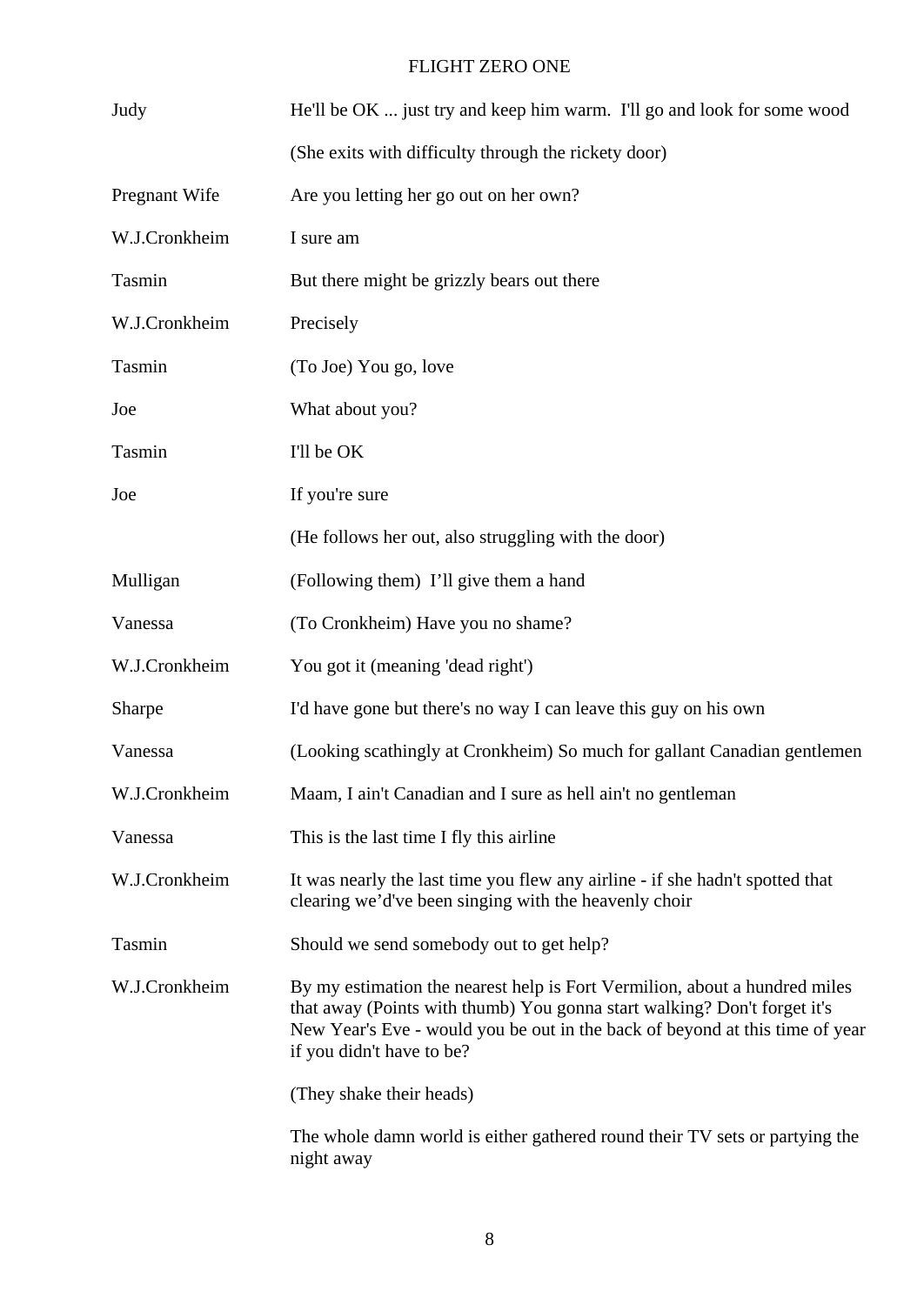| Mrs Hooper    | Some New Year we're gonna have.                                                                                                     |
|---------------|-------------------------------------------------------------------------------------------------------------------------------------|
| W.J.Cronkheim | God, it feels even colder in here than it is outside                                                                                |
|               | (Pause while they all take in their plight)                                                                                         |
| Vanessa       | So why don't we have our own here?                                                                                                  |
| Mrs Hooper    | Our own what?                                                                                                                       |
| Vanessa       | Party - to warm us up, boost our morale                                                                                             |
| W.J.Cronkheim | Am I hearing you right? You almost met your maker out there and now you<br>want to party?                                           |
| Vanessa       | Why not?                                                                                                                            |
| W.J.Cronkheim | Who're you going to invite? The abominable snowman?                                                                                 |
| Vanessa       | (Indicating others) We got all the guests we need right here                                                                        |
|               | (Judy, Joe & Mulligan struggle back in with kindling)                                                                               |
| Judy          | What for?                                                                                                                           |
| Vanessa       | I think what we need is a party                                                                                                     |
| Judy          | Yeah?                                                                                                                               |
| Vanessa       | Yeah - right here and now - there ain't no reason to be miserable, just 'cos<br>we've had a little setback - this is New Years Eve  |
| W.J.Cronkheim | 'Setback' she calls it. We belly-flop in the middle of nowhere and she calls it<br>a "setback" - is she real?                       |
| Vanessa       | Where's your spirit?                                                                                                                |
| W.J.Cronkheim | I got all the spirit I need right here in this bag (Producing a bottle of whiskey<br>from his bag) Never travel anywhere without it |
| Vanessa       | I wasn't exactly thinking of that sort but it'll do for starters.                                                                   |
| W.J.Cronkheim | What d'you mean?                                                                                                                    |
| Judy          | There's some mugs over there (she goes for them)                                                                                    |
| W.J.Cronkheim |                                                                                                                                     |
|               | Who said I was sharing it?                                                                                                          |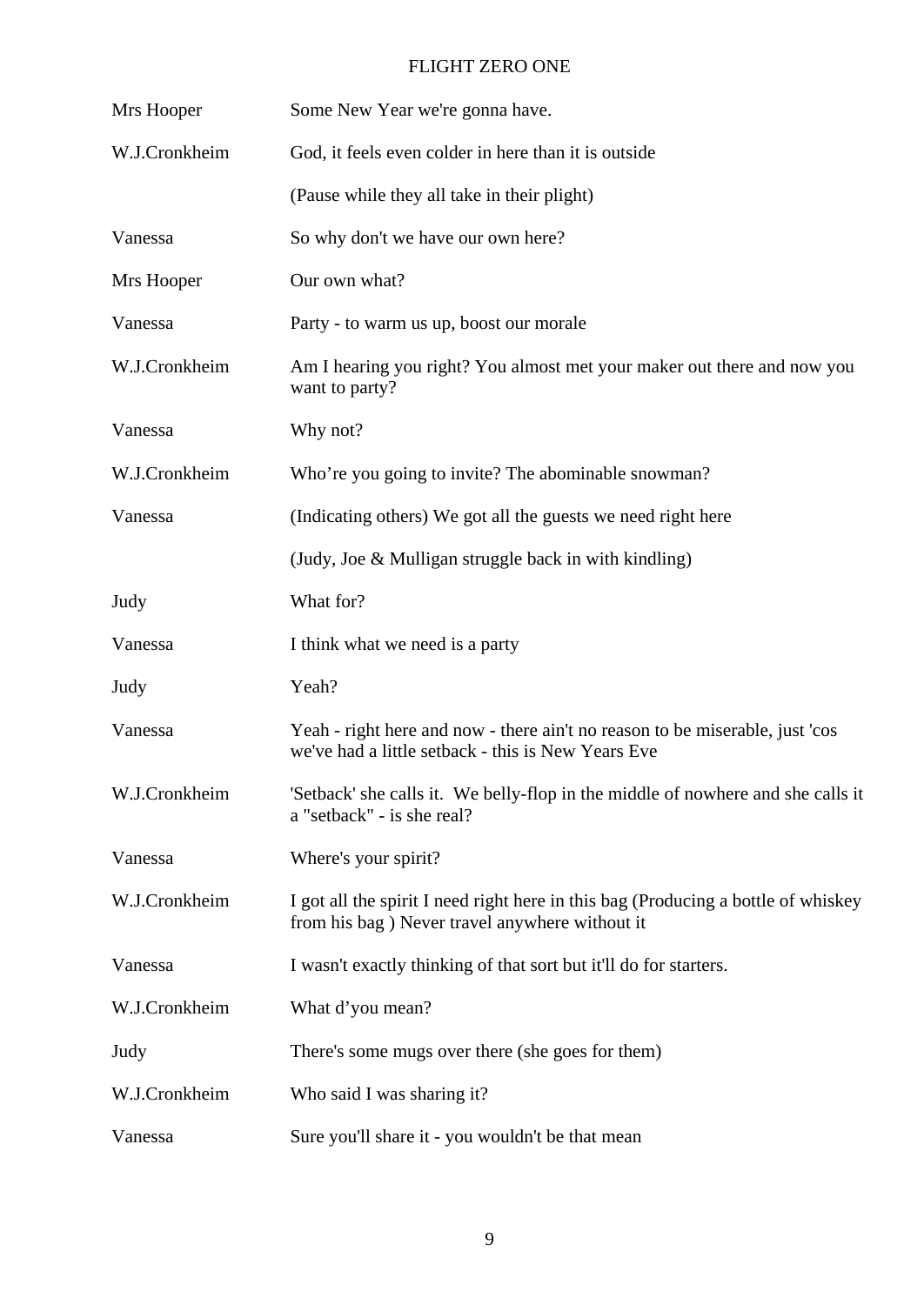| W. J. Cronkheim | Wouldn't I?                                                                                         |
|-----------------|-----------------------------------------------------------------------------------------------------|
| Judy            | I'm afraid they're a bit dusty                                                                      |
| Vanessa         | (To Cronkheim) Come on                                                                              |
| W.J.Cronkheim   | Aw!                                                                                                 |
|                 | (He reluctantly hands it over for the common good and she begins to pour)                           |
| Abigail         | (Prissily) What am I going to drink?                                                                |
| Mrs Hooper      | Do you want mommy to get you some snow to melt?                                                     |
| Abigail         | Yuk! No thanks                                                                                      |
| Joe             | I've got something she can have (produces a carton of juice from his bag)                           |
| W.J.Cronkheim   | Didn't you send out a mayday or whatever it is you're supposed to do?                               |
| Judy            | There wasn't time                                                                                   |
| Abigail         | We could light a signal fire outside                                                                |
| Mrs Hooper      | It would take too long dear - we'll be OK in here                                                   |
| Judy            | Come and get it                                                                                     |
|                 | (They go for the mugs of whiskey)                                                                   |
| Tasmin          | (To Joe) Not for me, you go ahead                                                                   |
| Mulligan        | This ain't so bad - we got a stove, we got some lamps and we got this                               |
| Vanessa         | Yeah, but where are we gonna sleep?                                                                 |
| W.J.Cronkheim   | (Sitting on the spare bed) I bags this bed                                                          |
| Vanessa         | If you had anything about you, you'd give it up for somebody more deserving                         |
| W.J.Cronkheim   | There ain't anybody more deserving than me                                                          |
| Sharpe          | (Approaching him and towering over him) I really think you ought to<br>consider the young lady, sir |
|                 | (Cronkheim sees that he means what he says and backs down)                                          |
| W.J.Cronkheim   | (Moving) Of course - I wasn't serious                                                               |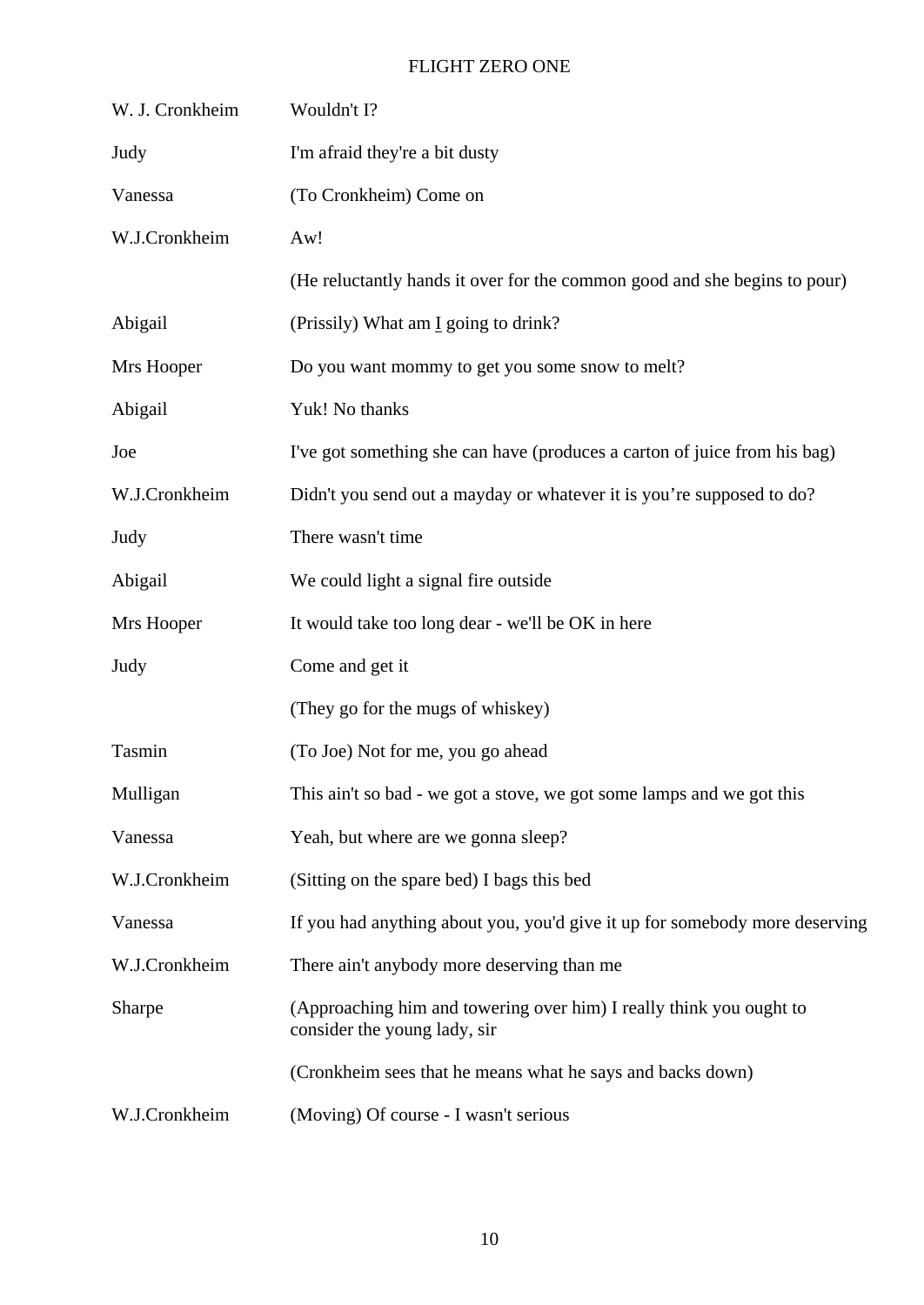|              | (We end up with the old man on one side of the stage and pregnant young<br>woman in a bed on the other)                          |
|--------------|----------------------------------------------------------------------------------------------------------------------------------|
| Vanessa      | I know what this party's lacking - we don't know anything about the other<br>guests - so how's about we all introduce ourselves? |
|              | (Murmur from the others)                                                                                                         |
|              | I'll start the ball rolling since it was my idea - I guess you all know me?                                                      |
|              | (They all shake their heads murmuring "No," etc)                                                                                 |
|              | But you must do - don't you watch TV?                                                                                            |
| Abigail      | You've been on TV?                                                                                                               |
| Vanessa      | I want you to look very carefully                                                                                                |
|              | (She gives a side view)                                                                                                          |
|              | How about this side?                                                                                                             |
| Abigail      | Sorry                                                                                                                            |
| Mrs Hooper   | (Hesitantly) You do seem a little familiar                                                                                       |
| Vanessa      | There you go                                                                                                                     |
| Mrs Hooper   | You weren't on that quiz show where they -?                                                                                      |
| Vanessa      | No! I wasn't on any quiz show                                                                                                    |
| Mary McMurdo | (Matter-of-factly) You're the woman with the dog                                                                                 |
| Mrs Hooper   | The what?                                                                                                                        |
| Mary McMurdo | In the commercial, the woman that's waiting at the bus stop when she gets<br>peed on by the dog                                  |
| Vanessa      | Well actually -                                                                                                                  |
| Mrs Hooper   | Yes I know the one - you're her?                                                                                                 |
| Vanessa      | I wouldn't call it the pinnacle of my career - but yes, that was me                                                              |
| Abigail      | Yeah, that's a great one                                                                                                         |
| Vanessa      | (To herself) Thirty years in the business and I'm remembered for being peed<br>on by a dog!                                      |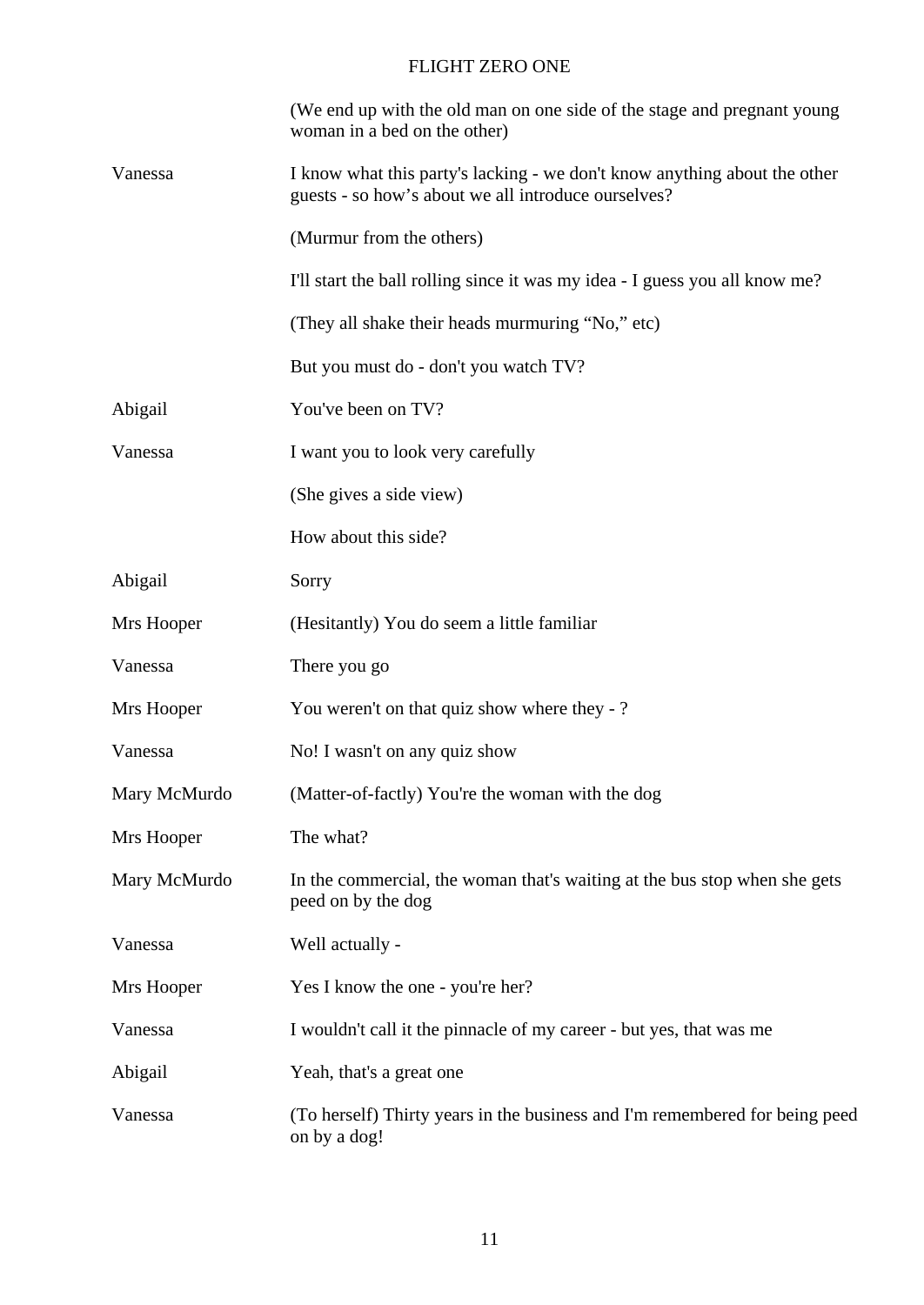| Mrs Hooper    | It's a good commercial - I watch that one - some of the others I don't bother<br>with but that one I do                                                                                                                                                                                                |
|---------------|--------------------------------------------------------------------------------------------------------------------------------------------------------------------------------------------------------------------------------------------------------------------------------------------------------|
| Vanessa       | I'm greatly honoured                                                                                                                                                                                                                                                                                   |
| Abigail       | What was the dog called?                                                                                                                                                                                                                                                                               |
| Vanessa.      | (Tetchily) I don't remember what the damned dog was called!                                                                                                                                                                                                                                            |
| Mrs Hooper    | Have you done anything else?                                                                                                                                                                                                                                                                           |
| Vanessa       | Of course  nothing much recently  but I'm waiting on one or two things                                                                                                                                                                                                                                 |
| Mrs Hooper    | Do you hear that? She's a real actress (to Vanessa) My daughter wants to go<br>into show business - we're actually on the way to an audition for the Hughie<br>Mortimer Show right now                                                                                                                 |
| Vanessa       | (Again disdainfully) Really?                                                                                                                                                                                                                                                                           |
| Mrs Hooper    | Show them, Abigail                                                                                                                                                                                                                                                                                     |
| Vanessa       | No, really                                                                                                                                                                                                                                                                                             |
|               | (But Abigail needs no further encouragement - she takes up a pose and<br>begins singing the Lion's song from the Wizard of Oz 'If I only had a heart'<br>[or some other audition piece]. All the others wince visibly and Abigail<br>doesn't know when to stop. When she does there is muted applause) |
| Judy          | (Interrupting at appropriate moment and sounding unconvincing) That's great                                                                                                                                                                                                                            |
| Mrs Hooper    | She hasn't finished yet                                                                                                                                                                                                                                                                                |
| W.J.Cronkheim | (Loud stage whisper) If I only had a gun!                                                                                                                                                                                                                                                              |
| Mrs Hooper    | (Casting a nasty look at Cronkheim) (To others) Well what d'you think?                                                                                                                                                                                                                                 |
| Mulligan      | (Sounding unconvincing) She's very good                                                                                                                                                                                                                                                                |
| Abigail       | Should I do some more?                                                                                                                                                                                                                                                                                 |
| Vanessa       | (Quickly) No dear, that's great, we just want to hear from some of the others                                                                                                                                                                                                                          |
|               | (She indicates Judy)                                                                                                                                                                                                                                                                                   |
| Judy          | Well you all know me, I'm the one that got you into this mess - Judy's the<br>name - spent most of my life spraying crops and dousing forest fires till I got<br>this job - that's about all there is for me                                                                                           |
| Sharpe        | We don't blame you, maam                                                                                                                                                                                                                                                                               |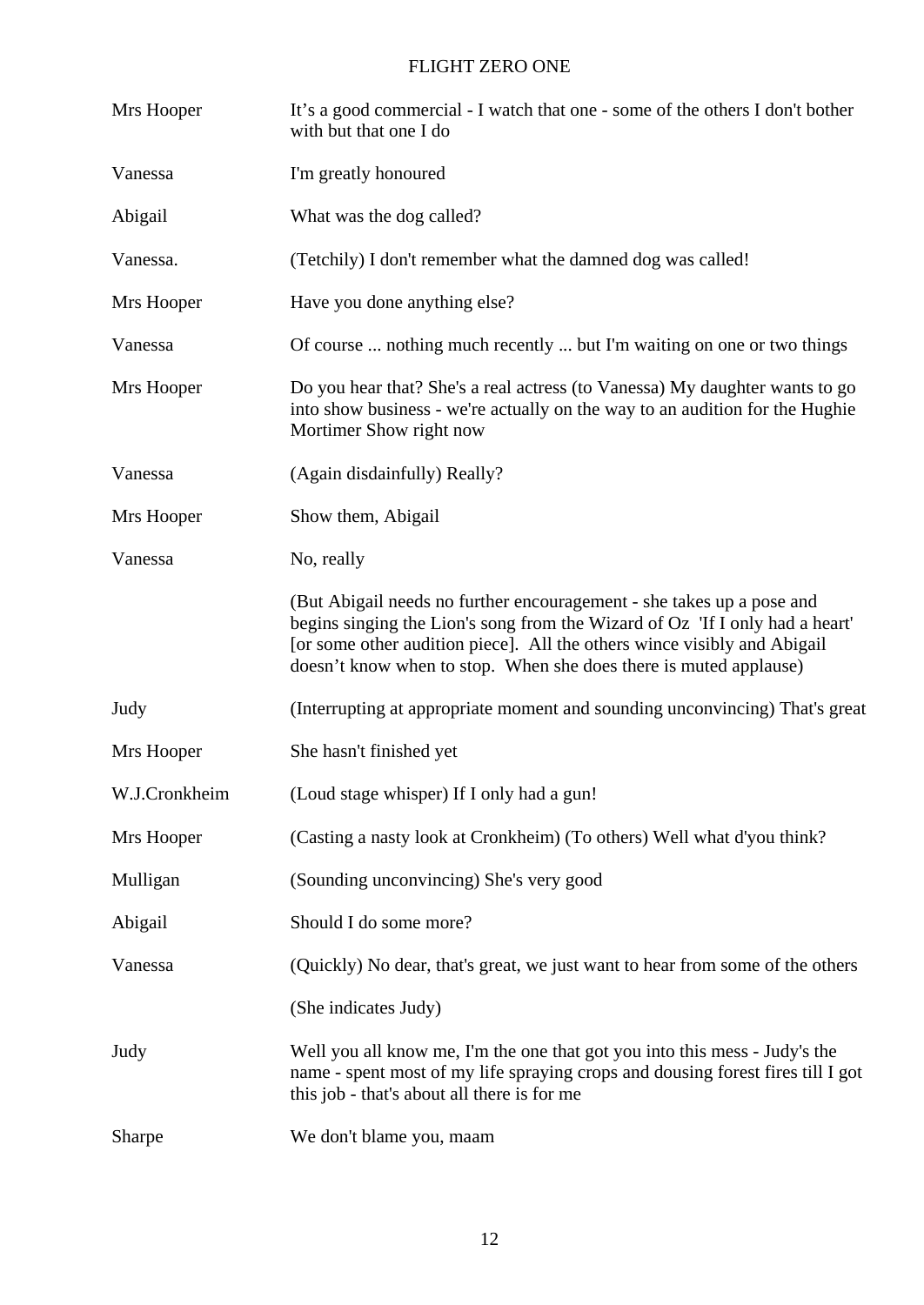| W. J. Cronkheim | I do. If the plane had been properly serviced none of this would have<br>happened                                                                                                                                                  |
|-----------------|------------------------------------------------------------------------------------------------------------------------------------------------------------------------------------------------------------------------------------|
| Vanessa         | So what's your claim to fame?                                                                                                                                                                                                      |
| W.J.Cronkheim   | I don't have one - Walter J Cronkheim the third at your service - I'm what<br>you might call 'an entrepreneur'                                                                                                                     |
| Abigail         | What's that mom?                                                                                                                                                                                                                   |
| Mrs Hooper      | Somebody who makes money out of other people's misfortunes                                                                                                                                                                         |
| W.J.Cronkheim   | Don't pay your mom no heed, I just buy and sell things                                                                                                                                                                             |
| Abigail         | What do you buy?                                                                                                                                                                                                                   |
| W.J.Cronkheim   | I buy what one person doesn't want and sell it to somebody who does                                                                                                                                                                |
| Abigail         | Why doesn't the second one just miss you out and buy it themselves from the<br>first one?                                                                                                                                          |
| W. J. Cronkheim | Because he sometimes doesn't know he needs it till I convince him that he<br>$does - it's called the power of p-transion$                                                                                                          |
| Vanessa         | It's called capitalism                                                                                                                                                                                                             |
|                 | (Abigail looks confusedly at her mom who fobs her off with a wave of the<br>hand)                                                                                                                                                  |
| Abigail         | What if the second one doesn't want what the first one's got?                                                                                                                                                                      |
| W.J.Cronkheim   | Then we have to resort to something to make him think he needs it $-$ good<br>old advertising                                                                                                                                      |
| Judy            | (To young couple) What about you two?                                                                                                                                                                                              |
| Joe             | We were hoping to get to Edmonton - my wife has to see a specialist there -<br>(nodding towards her swollen abdomen) We lost our first kiddy (thinking<br>what he's said he tries to backtrack) but I'm sure we'll be OK this time |
| Vanessa         | Sure you will (Turning to prisoner and Sharpe) Say, is this guy dangerous?                                                                                                                                                         |
| Sharpe          | I don't reckon so, Maam                                                                                                                                                                                                            |
| Mulligan        | He aint given us any trouble so far.                                                                                                                                                                                               |
| Mrs Hooper      | Shouldn't you go and sit in the plane with him                                                                                                                                                                                     |
| Judy            | I don't think there's any need for that, it's freezing out there - if the man says<br>he's not dangerous, we'll take his word for it                                                                                               |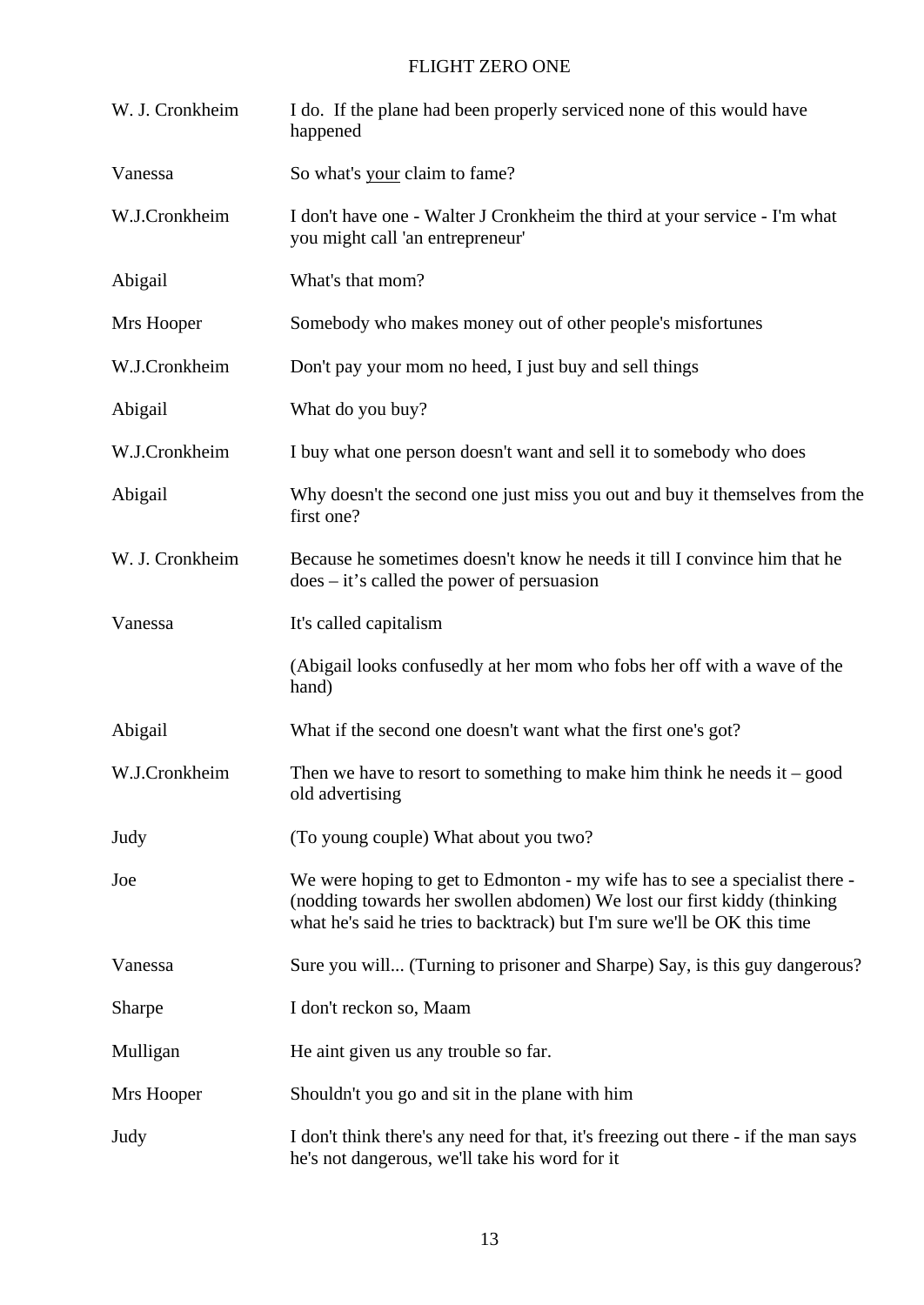| Mrs Hooper            | I shan't sleep                                                                                                                      |
|-----------------------|-------------------------------------------------------------------------------------------------------------------------------------|
| W.J.Cronkheim         | You'll sleep all right                                                                                                              |
| Mrs Hooper            | What about my daughter?                                                                                                             |
| W.J.Cronkheim         | He'll be quite safe from her                                                                                                        |
| Mrs Hooper            | Charming!                                                                                                                           |
| Judy                  | He doesn't mean it                                                                                                                  |
| W. J. Cronkheim       | Don't I?                                                                                                                            |
| Mulligan              | (To the old lady) Are you O.K.?                                                                                                     |
| Mary McMurdo          | I don't know. We were hoping to get to Calgary to see our kids but it<br>doesn't look like we'll make it now.                       |
| Mulligan              | You'll make it, but not tonight.                                                                                                    |
| Judy                  | (To others) O.K. So now we all know each other a little better how's about<br>we find out what provisions we've got between us.     |
| Mrs Hooper            | Provisions?                                                                                                                         |
| Judy                  | Yeah, food                                                                                                                          |
| Mrs Hooper            | We don't have any food                                                                                                              |
| Abigail               | I wish we did.                                                                                                                      |
| Judy                  | Somebody must have something                                                                                                        |
| Mary McMurdo          | (Going to her bag) I have an apple pie that I was taking for the family. I<br>don't mind if you folks want to share it between you. |
| Judy                  | (Taking it from her) That's very kind of you  anybody else?                                                                         |
| Joe Archer            | We got a little chocolate you can have                                                                                              |
| Judy                  | O.K., let's have it for the communal store                                                                                          |
| Vanessa               | I got some boiled sweets                                                                                                            |
| Judy                  | Pass 'em over.                                                                                                                      |
| <b>Officer Sharpe</b> | We've got a couple of sandwiches left I think $-$ (checks his bag) Yeah, there<br>you go.                                           |